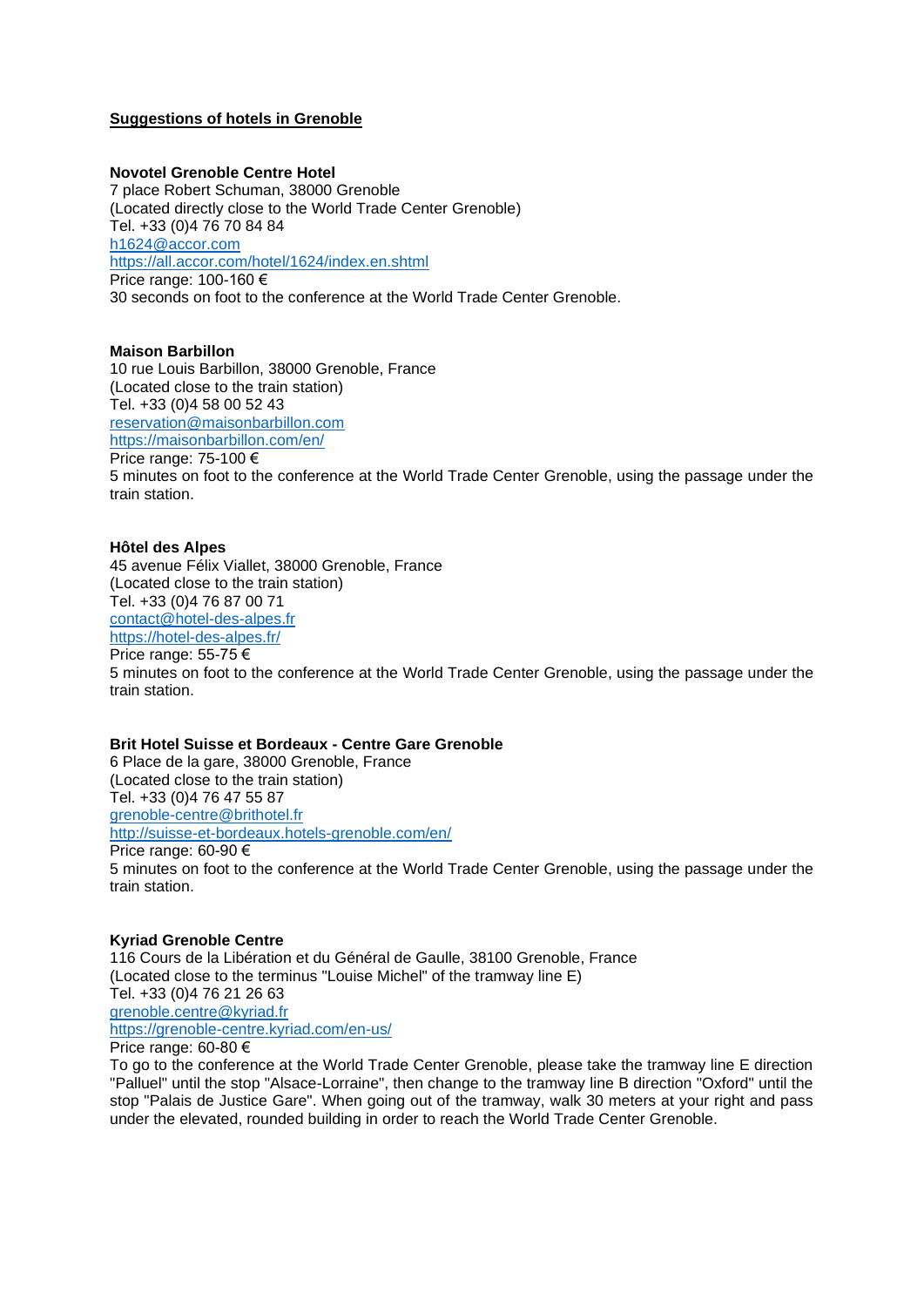# **Ibis Grenoble Centre Bastille**

5 rue de Miribel, 38000 Grenoble, France (Located close to the stop "Victor Hugo" of the tramway lines A and B) Tel. +33 (0)4 76 47 48 49 [h0612@accor.com](mailto:h0612@accor.com) <https://all.accor.com/hotel/0612/index.en.shtml> Price range: 60-80 €

To go to the conference at the World Trade Center Grenoble, please take the tramway line B direction "Oxford" until the stop "Palais de Justice Gare". When going out of the tramway, walk 30 meters at your right and pass under the elevated, rounded building in order to reach the World Trade Center Grenoble.

# **Hôtel d'Angleterre Grenoble**

5 Place Victor Hugo, 38000 Grenoble, France (Located close to the stop "Victor Hugo" of the tramway lines A and B) Tel. +33 (0)4 38 88 40 40 [reservations@hotel-angleterre-grenoble.com](mailto:reservations@hotel-angleterre-grenoble.com) <https://www.hotel-angleterre-grenoble.com/en> Price range: 65-95 € To go to the conference at the World Trade Center Grenoble, please take the tramway line B direction

"Oxford" until the stop "Palais de Justice Gare". When going out of the tramway, walk 30 meters at your right and pass under the elevated, rounded building in order to reach the World Trade Center Grenoble.

# **Ibis Grenoble Gare Hotel**

27 Quai Claude Bernard, 38000 Grenoble, France (Located at 300 meters from the train station) Tel. +33 (0)4 76 86 68 68 [h2737@accor.com](mailto:h2737@accor.com) <https://all.accor.com/hotel/2737/index.en.shtml> Price range: 90-120 € 10 minutes on foot to the conference at the World Trade Center Grenoble, using the passage under the train station.

# **Le Grand Hôtel Grenoble**

5 rue de la République, 38000 Grenoble, France (Located close to the stop "Hubert Dubedout Maison du tourisme" of the tramway lines A and B) Tel. +33 (0)4 76 51 22 59 [contact@grand-hotel-grenoble.fr](mailto:contact@grand-hotel-grenoble.fr) <https://www.grand-hotel-grenoble.com/> Price range: 100-175 €

To go to the conference at the World Trade Center Grenoble, please take the tramway line B direction "Oxford" until the stop "Palais de Justice Gare". When going out of the tramway, walk 30 meters at your right and pass under the elevated, rounded building in order to reach the World Trade Center Grenoble.

# **Okko Hotels Grenoble Jardin Hoche**

23 rue Hoche, 38000 Grenoble, France

(Located at the "Caserne de Bonne" which is at 800 meters from the tramway stop "Victor Hugo" of the tramway lines A and B by walking southwards along the "Boulevard Gambetta") Tel. +33 (0)4 85 19 00 10

[grenoble3801@okkohotels.com](mailto:grenoble3801@okkohotels.com)

<https://www.okkohotels.com/en/page/grenoble/.3097.html> Price range: 100-175 €

To go to the conference at the World Trade Center Grenoble, please walk along the "Boulevard Gambetta" to reach the tramway line. Take the tramway line B direction "Oxford" until the stop "Palais de Justice Gare". When going out of the tramway, walk 30 meters at your right and pass under the elevated, rounded building in order to reach the World Trade Center Grenoble.